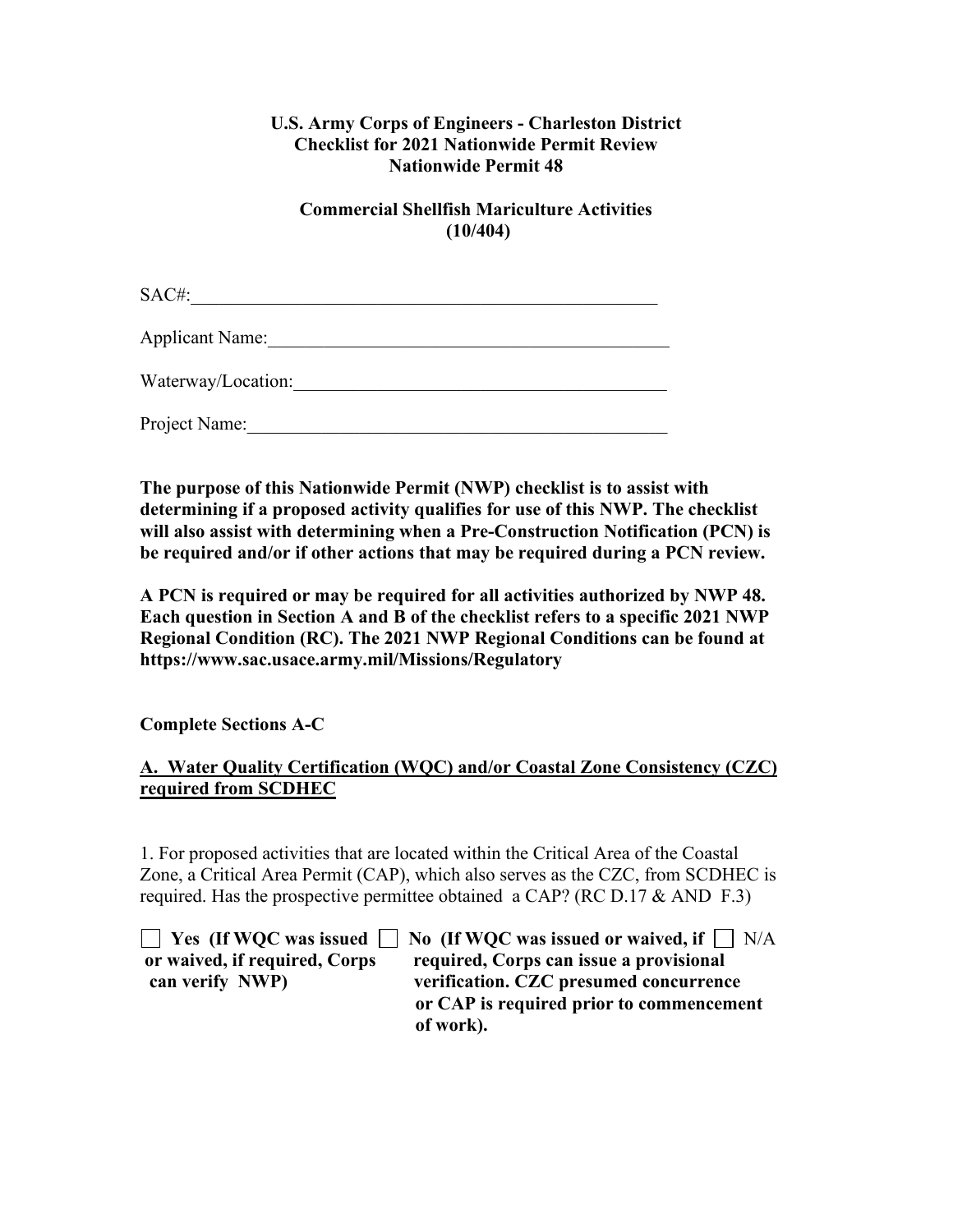### **B. Regional Conditions:**

1. Does the prospective permittee understand that use of the nationwide permits does not preclude requirements to obtain all other applicable Federal, State, county, and local government authorizations? (RC C.1)



2. Would the proposed activity occur in areas known or suspected to have sediment contamination? (RC C.2)



3. Would the proposed activity, both temporary and permanent, be located in a FEMA designated floodway? (RC C.3)

**Yes (PCN required)** No

4. Would the proposed activity be located in or adjacent to an authorized USACE Civil Works project, including Federal Navigation projects, as listed below? (RC C.4)

a. **USACE Civil Works projects:** Buck Creek in Horry County, Eagle Creek in Dorchester County, Kingstree Branch in Williamsburg County, Sawmill Branch in Berkeley and Dorchester Counties, Scotts Creek in Newberry County, Socastee Creek in Horry County and Turkey Creek in Sumter County, Wilson Branch in Chesterfield County, Edisto River in Orangeburg and Dorchester Counties, North Edisto River in Aitken and Orangeburg Counties, Folly Beach in Charleston County, Hunting Island Beach, waste water treatment plant and water line in Beaufort County, Myrtle Beach in Georgetown and Horry County, Pawleys Island Beach in Georgetown County, Edisto Island Beach in Charleston County, Crab Bank in Charleston County, Morris Island Lighthouse in Charleston County, Miller Corner Disposal area Phragmites Control in Georgetown County, Cape Marsh Management area (Santee Coastal Reserve) in Charleston County, Murphy Island in Charleston County, Pocotaligo River and Swamp in Clarendon and Sumter Counties, Pinopolis Dam in Berkeley County, Battery Pringle in Charleston County, Castle Pinckney in Charleston County, Pompion Hill Chapel along the Cooper River in Berkeley County, Drayton Hall in Charleston County, Indian Bluff in Orangeburg County, Singleton Swash at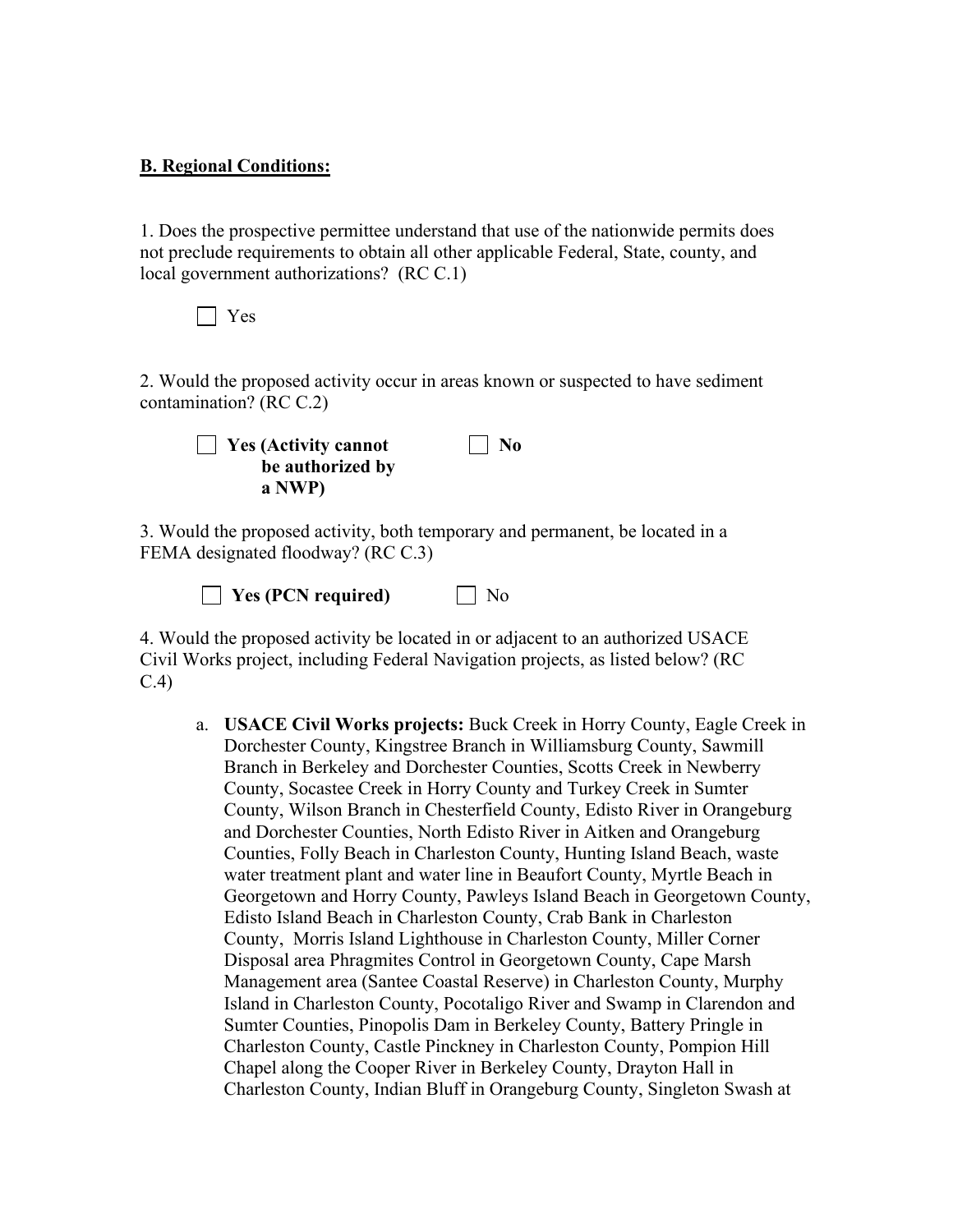Shore Drive in Horry County, Turkey Creek Bridge at Pineview Drive in Lancaster, Big Dutchman Creek Bridge at West Oak Drive in Rock Hill, SC, Calabash Branch Bridge at Tom Joye Road in Clover, Blue Branch Bridge at Fortanberry Road in Gaffney, Glenn Creek Bridge at Sulphur Springs Road in Spartanburg County, Cow Castle Creek (Bowman) in Orangeburg County, Cowpen Swamp at Simpson Creek in Horry County, Crabtree Swamp in Horry County, Saluda River (North, South, and Middle Fork) in Greenville County, Shot Pouch Creek in Sumter County, Simpson Creek in Horry County, and Todd Swamp in Horry County.

**Yes (PCN required)** No

b. **Defined Federal Navigation projects:** Ashley River (0.5 miles east of Hwy 7 bridge downstream to the Atlantic Intracoastal Waterway (AIWW)), Atlantic Intracoastal Waterway ((AIWW) GA/SC line to SC/NC line), Brookgreen Garden Canal, Calabash Creek, Charleston Harbor (including the Cooper River, Town Creek, Shem Creek to Coleman Blvd and Mount Pleasant Channel), Folly River, Georgetown Harbor (Winyah Bay, Sampit River and Bypass Channel), Jeremy Creek, Little River Inlet, Murrells Inlet (Main Creek), Port Royal Harbor, Shipyard River, Savannah River (Below Augusta) and Town Creek McClellanville (i.e., Five Fathoms Creek, AIWW to Bulls Bay).

**T** Yes (PCN required) No

c. **Undefined Federal Navigation projects**: Adams Creek, Archers Creek (From intersection with Beaufort River for 2 miles), Edisto River (River mile 0.00 to 175.0), Great Pee Dee River (Waccamaw River via Bull Creek then to Smith Mills, then to Cheraw), Lynches River/Clark Creek (Clark Creek to Lynches River, River Mile 0.0 to 56.0), Mingo Creek (to Hemmingway Bridge), Salkehatchie River (5 miles above Toby's Bluff to Hickory Hill, River mile 20.4 to 62.3), Santee River (Closed to navigation at mile 87 (Santee Dam)), Waccamaw River (river mile 0.0 to 90 (state line)), Wateree River (Mouth to Camden), and Village Creek (Morgan River to Porpoise Fish Co., 2.2 miles).

**Yes (PCN required)** No

5. If the proposed activity would be located in or adjacent to an authorized Federal Navigation project, as referenced in Regional Condition C.4.b, does the project drawings include the following information: (1) State Plane Coordinates (NAD 1983) for a minimum of two corners of each structure or fill where it is closest to the Federal channel; (2) the distance from watermost edge of the proposed structure or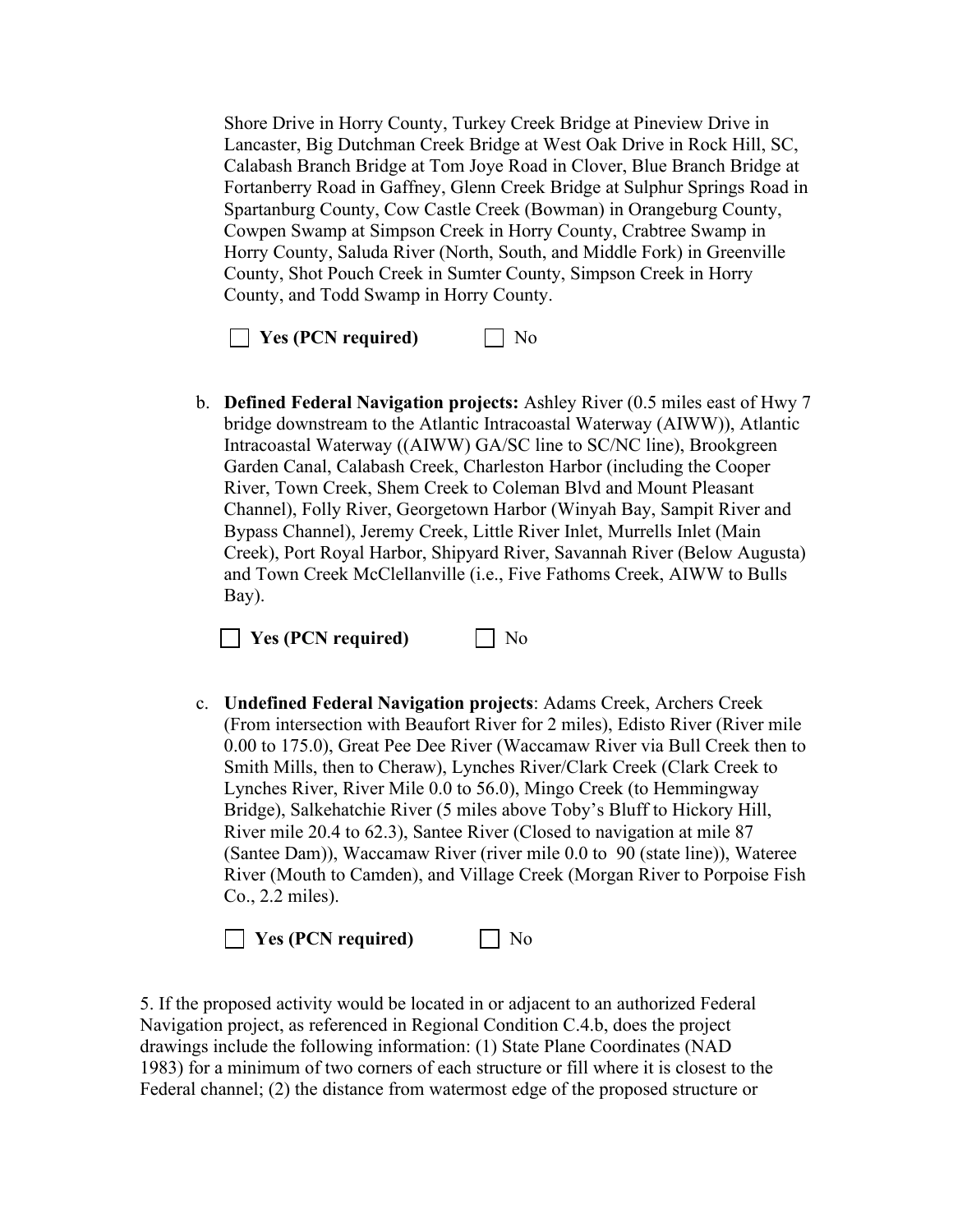fill to the nearest edge of the Federal channel; AND (3) Mean Low Water line and the Mean High Water line? (RC C.5)

|  |  | $\Box$ N/A $\Box$ Yes (PCN required) $\Box$ No (Revise the drawings to |
|--|--|------------------------------------------------------------------------|
|  |  | include this information)                                              |
|  |  |                                                                        |

6. For all NWPs requiring a PCN AND when the activity involves the discharge of dredged or fill material into waters of the U.S. associated with mechanized land clearing that results in the permanent conversion of forested or scrub-shrub wetlands to herbaceous wetlands, does the PCN include the following information: (1) a written description and/or drawings of the proposed conversion activity and (2) acreage of the permanent conversion? (RC C.6)

| $\vert$   Yes | $\vert$ No (The PCN should be | $\mid$ $\mid$ N/A |
|---------------|-------------------------------|-------------------|
|               | revised to include this       |                   |
|               | information)                  |                   |

7. Does the activity comply with all of the NWP General Conditions?

| $\vert \vert$ Yes | $\Box$ No (Activity does not qualify for |
|-------------------|------------------------------------------|
|                   | use of a NWP)                            |

8. For NWP 48, does the activity involve changing from bottom culture to floating or suspended culture OR does the new activity involve floating or suspended culture? (RC D.14)

| $\Box$ Yes (PCN required) | $\Box$ No | $\Box$ N/A |
|---------------------------|-----------|------------|
|---------------------------|-----------|------------|

9. For NWP 48 activities involving floating or suspended culture and/or for NWPs 55 and 56 activities, would the activities occur adjacent to a property not owned by the prospective permittee? (RC D.15)

 $\Box$  Yes  $\Box$  No

10. For NWP 48, 55 and/or 56, activities that would occur adjacent to a property not owned by the prospective permittee, does the PCN include a map that shows of the adjacent properties? (RC D.15)

> Yes **No (The PCN should include this information if not included, the information may be requested)**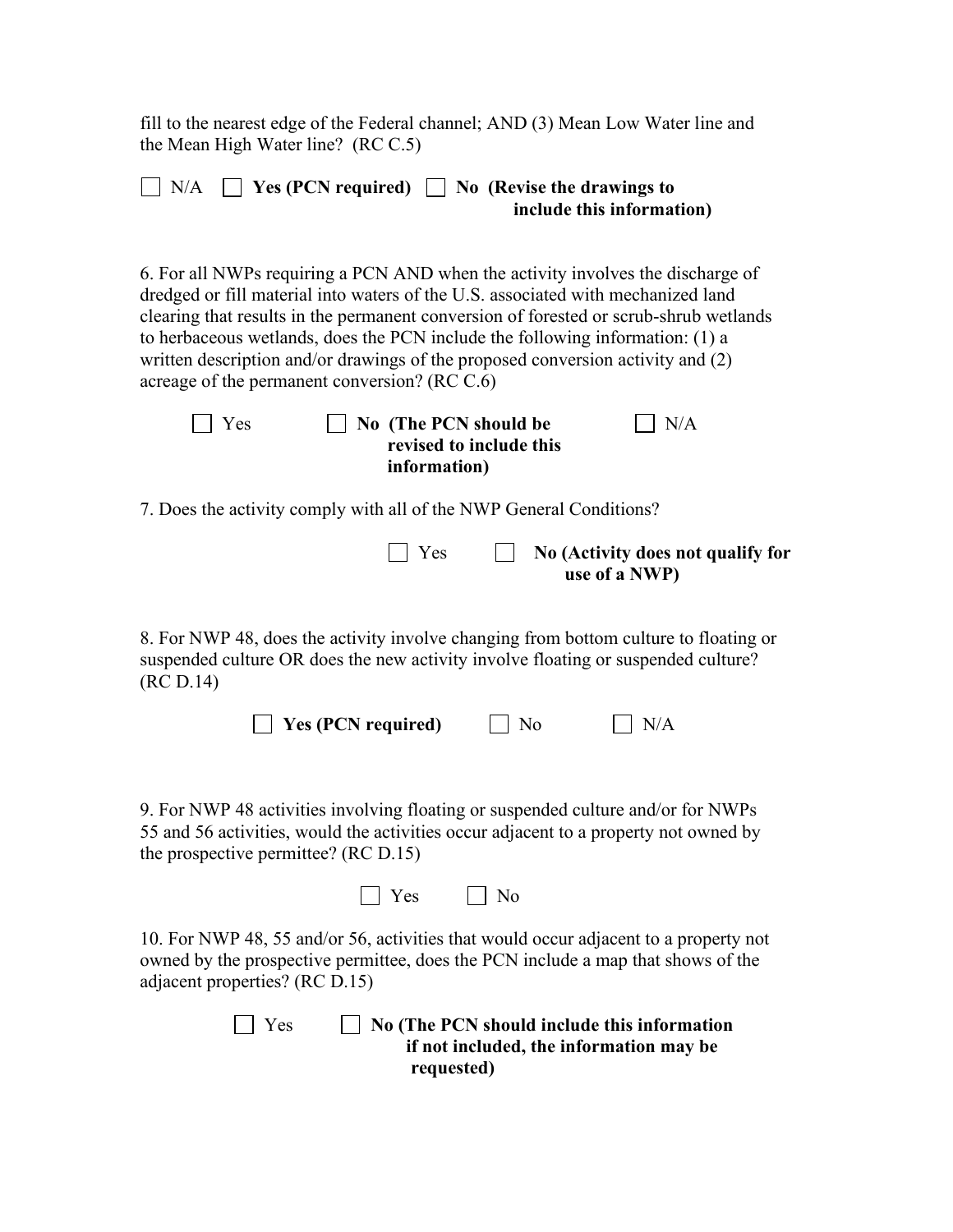11. For NWP 48, 55 and/or 56, activities that would occur adjacent to a property not owned by the prospective permittee, does the PCN include signed letter of no objection from adjacent property owners? (RC D.15)

 $\Box$  Yes  $\Box$  No

12. For NWP 48, 55 and/or 56, activities that would occur adjacent to a property not owned by the prospective permittee and signed letters of no objection from the adjacent property owners cannot be obtained by the prospective permittee, has the Corps notified the adjacent property owners by letter? (RC D.15)

Yes

### **C. Nationwide Permit 48**

1. Does the proposed activity involve the discharge of dredged or fill material into waters of the United States or structures or work in navigable waters of the United States necessary for new and continuing commercial shellfish mariculture operations (i.e., the cultivation of bivalve molluscs such as oysters, mussels, clams, and scallops) in authorized project areas?

#### **Yes No (Proposed activity does not qualify for use of NWP 48)**

2. Will the proposed activity occur in a project area in which the operator is authorized to conduct commercial shellfish mariculture activities, as identified through a lease or permit issued by an appropriate state or local government agency, a treaty, or any easement, lease, deed, contract, or other legally binding agreement that establishes an enforceable property interest for the operator?

> **Yes No (Proposed activity does not qualify for use of NWP 48)**

3. Does the proposed activity involve the installation of buoys, floats, racks, trays, nets, lines, tubes, containers, and other structures into navigable waters of the United States?

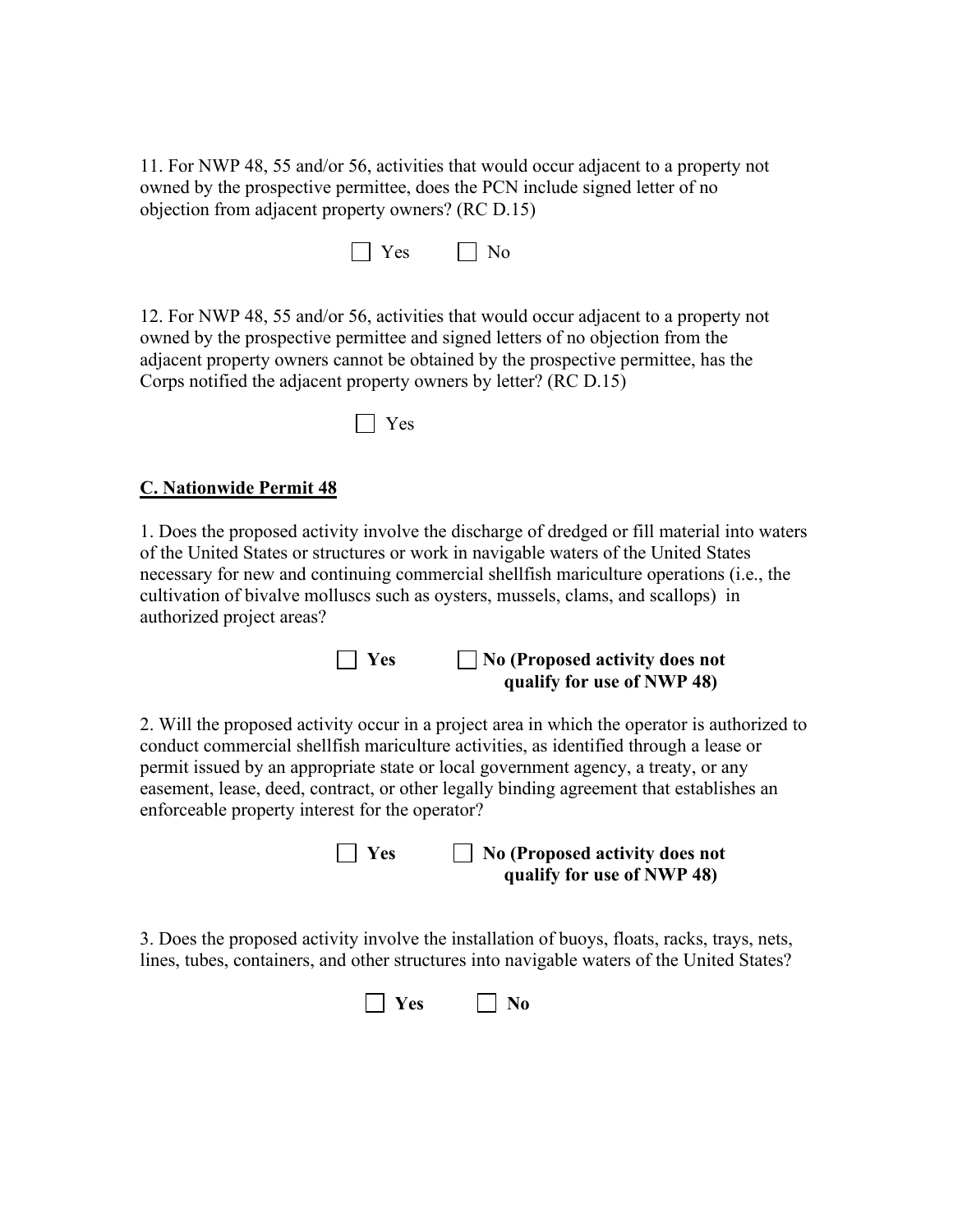5. Does the proposed activity involve the discharge of dredged or fill material into waters of the United States necessary for shellfish seeding, rearing, cultivating, transplanting, and harvesting activities?

|  | es |  | NΛ |
|--|----|--|----|
|--|----|--|----|

6. If the proposed activity involves rafts and other floating structures, are they securely anchored and clearly marked?

| $\vert$   Yes<br>N/A | No (Activity should be revised |
|----------------------|--------------------------------|
|                      | to ensure the floating         |
|                      | structures comply or activity  |
|                      | does not qualify for NWP       |
|                      | 48)                            |

7. Does the proposed activity involve (a) the cultivation of a nonindigenous species unless that species has been previously cultivated in the waterbody; (b) the cultivation of an aquatic nuisance species as defined in the Nonindigenous Aquatic Nuisance Prevention and Control Act of 1990; AND/OR (c) attendant features such as docks, piers, boat ramps, stockpiles, or staging areas, the deposition of shell material back into waters of the United States as waste.

> **No** Yes (Proposed activity does not No  **qualify for use of NWP 48)**

8. Would the proposed activity directly affect more than ½-acre if submerged aquatic vegetation?

| $\Box$ Yes (PCN required) | $\Box$ No |
|---------------------------|-----------|
|---------------------------|-----------|

9. Will the operator be conducting commercial shellfish mariculture activities in multiple contiguous project areas?

> **The Ves (One PCN can be submitted for The No The contiguous project areas Or can submit a separate PCN for Each. See general condition 32)**

10. Will the U.S. Coast Guard be notified regarding the project?

| $\Box$ N/A (Question not applicable | $\Box$ Yes/No (The permittee should notify |
|-------------------------------------|--------------------------------------------|
| to the Corps)                       | the U.S. Coast Guard)                      |